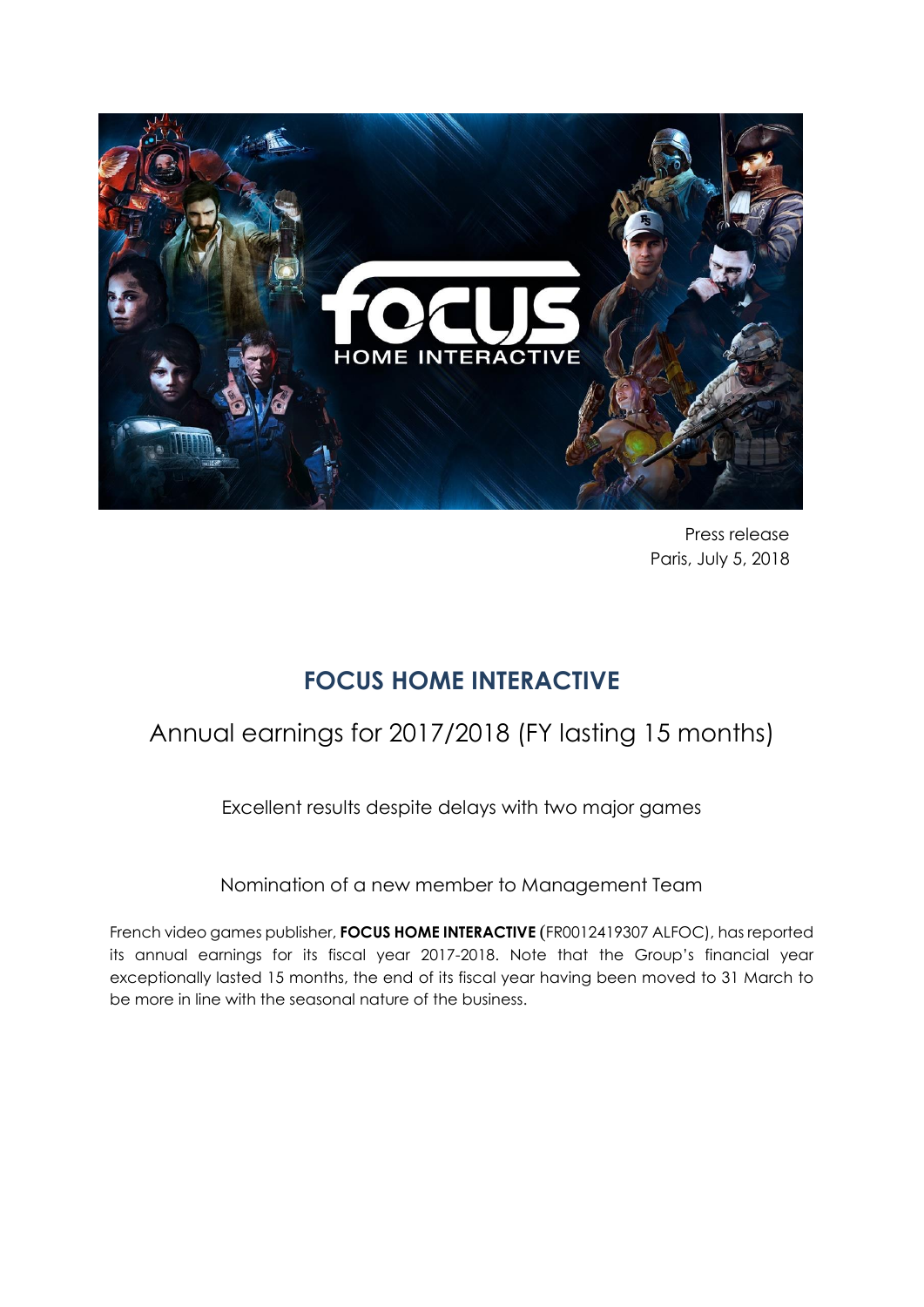The Management Board met on July 3, 2018 to approve the financial statements for the financial year ended March 31, 2018.

| Profit & Loss in €m                     | 31/03/2018    | 31/12/2016     | 31/03/2018    |
|-----------------------------------------|---------------|----------------|---------------|
| Consolidated financial statements under | $(*)$         | (12 months)    | $(**)$        |
| <b>French GAAP</b>                      | $(15$ months) | <b>Audited</b> | $(12$ months) |
| <b>Sales</b>                            | 89.9          | 75.6           | 75.9          |
| Studio costs                            | $-49.7$       | $-40.8$        | $-41.1$       |
| Manufacturing and ancillary costs       | $-13$         | $-10.4$        | $-10.8$       |
| <b>Gross Margin</b>                     | 27.2          | 24.4           | 24            |
| % of revenue                            | 30.2%         | 32.3%          | 31.6%         |
| Personnel expenses                      | $-8.7$        | $-7$           | $-7.2$        |
| Other operating costs                   | $-9$          | $-8.2$         | $-7.2$        |
| <b>Operating income</b>                 | 9.5           | 9.2            | 9.6           |
| % of revenue                            | 10.6%         | 12.1%          | 12.6%         |
| <b>Group net income</b>                 | 6.5           | 5.9            |               |
| % of revenue                            | 7.2%          | 7.8%           |               |

*(\*) The audit procedures have been performed. The reports will be issued after finalization of the procedures required for the purposes of the publication of the annual financial report*

*(\*\*) The Group changed its fiscal year and presented its closed accounts to the March 31, 2018 over a 15 months period, it is presented a comparable of 12 months (period from 1/4/2017 to 31/3/2018).*

#### **Another successful year, despite delays with two major games**

Total revenue for the 2017-2018 financial year (15 months) came to €89.9m. Note that revenues for FY 2016 (12 months) totalled €75.6m. This fine performance was notably driven by the commercial success of **MudRunne**r, which was released at the end of 2017 and of which nearly one million copies have been sold. In the space of a few months, **MudRunner** has therefore become a flagship title for **FOCUS HOME INTERACTIVE**. This success once again testifies to the Group's expertise in identifying high-potential licences and promoting original content overseas and across all platforms.

Also worth noting was the fine performance from **The Surge** game. This Deck 13 title, which was launched in May 2017, got a boost from new content. The game has been a major commercial hit, with more than half a million copies sold worldwide. Meanwhile, the development of **The Surge 2** was announced in February at What's Next.

In addition, the major contribution to 15-month 2017/18 sales made by **Farming Simulator 17 Platinum Edition** and the Nintendo Switch version, which came out late in 2017, extending the brand's reach ahead of a new opus due for release late this year.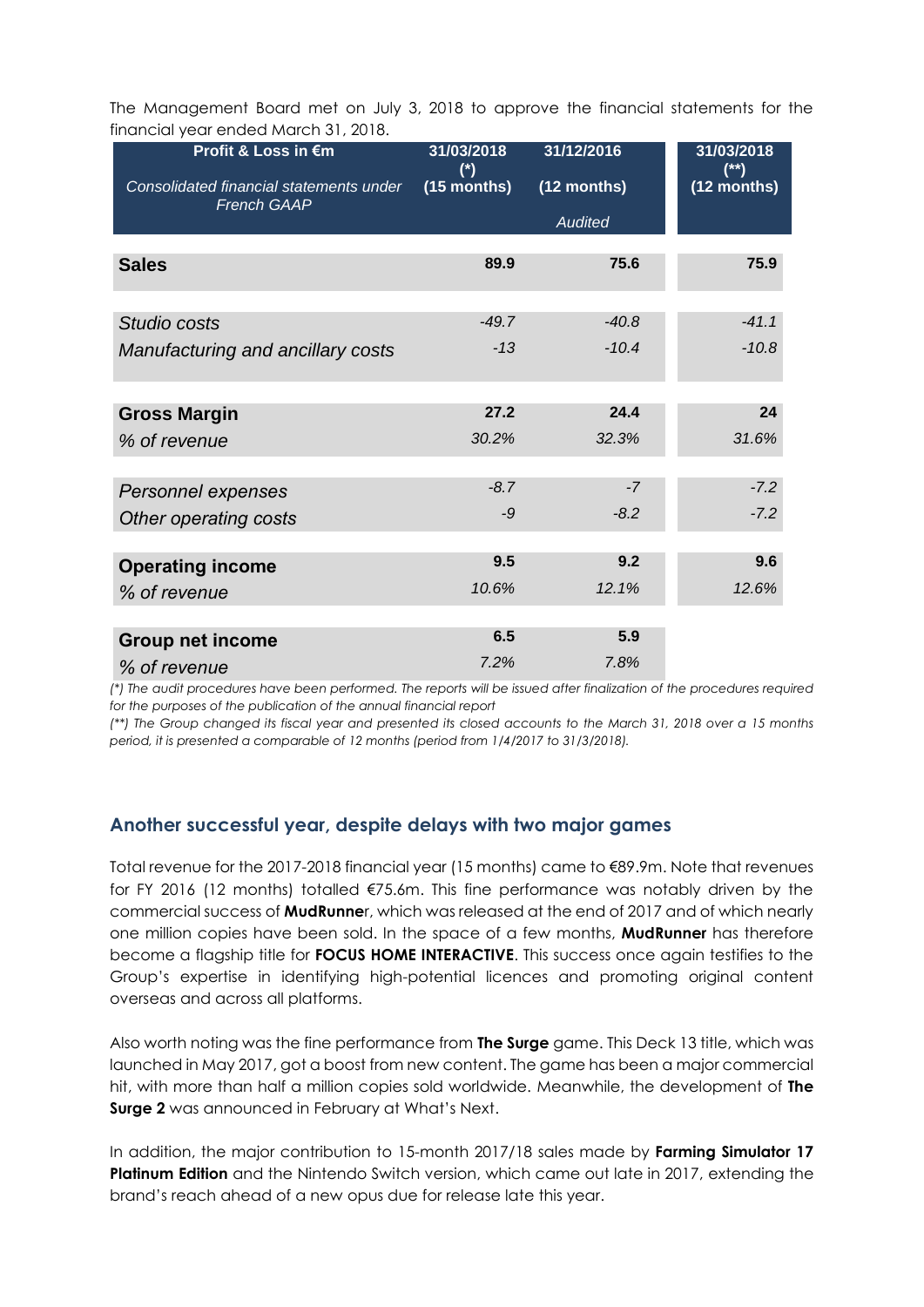For the full 15-month fiscal year, the back catalog of strong titles and successful licenses (**Blood Bowl , Divinity Original Sin**, etc.), contributed 42% of total sales. As Focus moves upmarket, 89% of sales are now generated in international markets and digital revenue accounts for 64% of the total.

### **Operating profit increases despite recent reinforcement of the organisation**

Operating expenses came to €80.4m in FY 2017/2018. These take into account full-year contributions from recruitments made in 2016 to accompany the Group's drive to move its games upmarket. Operating profit worked out to €9.5m (10.6%).

Net profit came to €6.5m for FY 2017/2018 (15 months), compared with €5.9m in FY 2016.

Management will be proposing to pay a dividend of €0.57 per share at the AGM on September 27, 2018.

## **Solid financial structure**

As at March 31, 2018, Focus had a total of €43.2m in shareholders' equity. This figure takes into account the €13.3m capital increase (gross amount) conducted in December 2017. The proceeds of the latter are to be used to help the Company shore up its games catalogue by developing new partnerships with front-ranking European and global studios, with a view to undertaking increasingly ambitious projects. The Group's balance sheet is in solid shape, with a net cash position of €7.8m, versus €10.2m.

## **2018-2019: a high-potential games catalogue**

Calendar year 2018 kicked off with the fourth edition of the Group's annual trade show, What's Next, which was held in Paris on February 1 and 2 this year. The Group took advantage of this event, which has been gaining in exposure, to showcase all of its ambitious catalogue of upcoming games for the French and international media, with exclusive game presentations by all the partner studios of **FOCUS HOME INTERACTIVE**. 16 games, 10 studios, and nearly 300 journalists and international partners attended the What's Next 2018 event.

The first big release of the current financial year came on June 5, with role-playing game **Vampyr** (DontNod). With the exception of **Farming Simulator**, **FOCUS HOME INTERACTIVE** has never before invested so much in a game's development budget. **Vampyr**, which had been eagerly anticipated by gamers and the trade press across the world, was a firm hit, both in terms of sales and reviews. Indeed, just a week after it was launched, **Vampyr** was the bestselling game in France, the UK, Germany and a host of other countries. More than 450,000 copies of the game have already been sold in the month since its release.

The Group also took part in the annual international video games tradeshow E3, which was held in Los Angeles in June this year. The 2018 edition was one of the busiest ever for the Group, which met with more than 400 journalists at the event. The interest shown in the games currently in development, including the much-awaited **A Plague Tale: Innocence**, by Asobo Studios, is evidence of the reputation being gained by the Parisian publisher's brand on the international stage.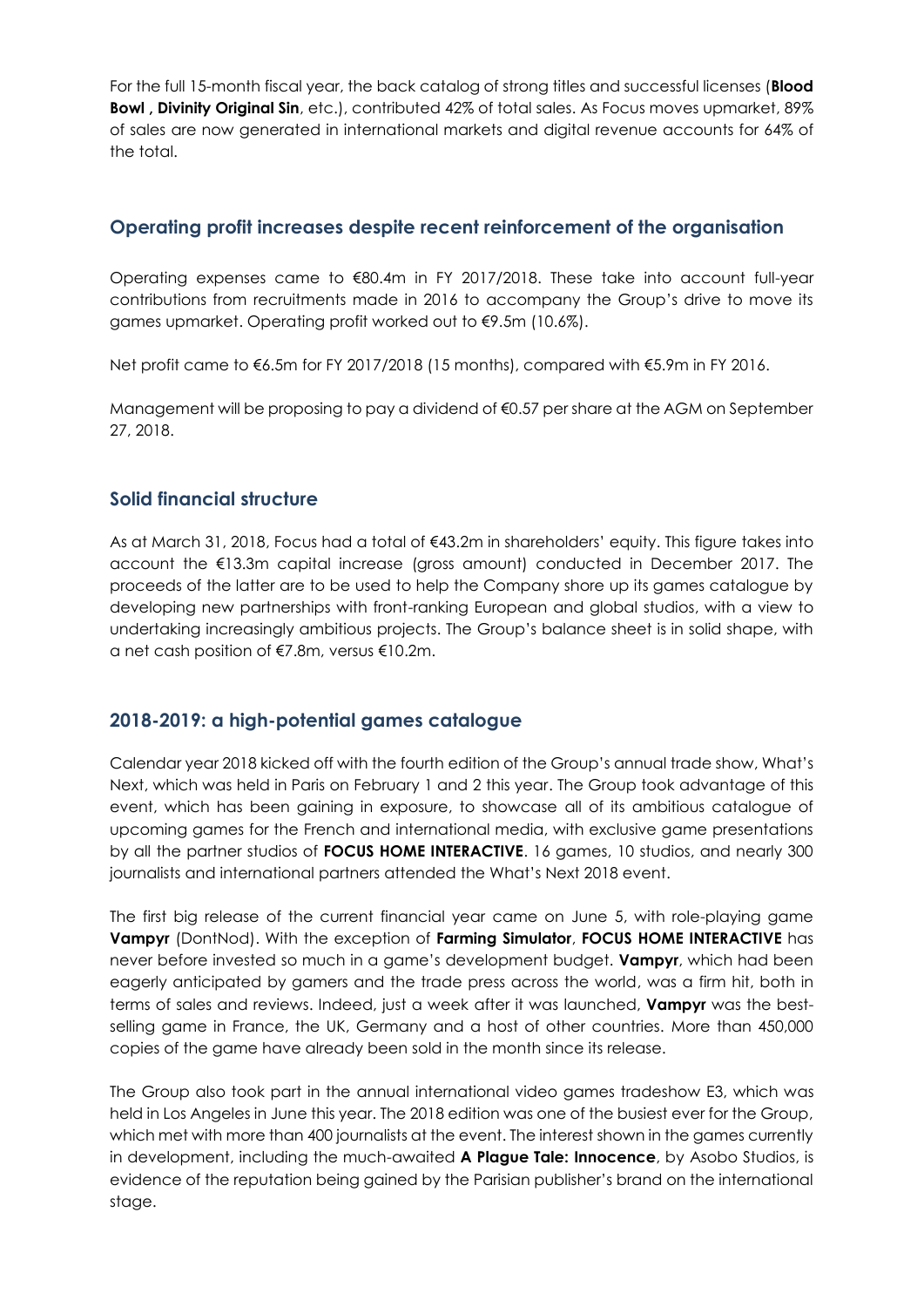**Insurgency: Sandstorm** (New World Interactive) comes out this summer. The title has enormous sales potential, founded on its community of 5 million players loyal to this realistic and competitive game.

MudRunner is to get an extension for the US market later in the year, dubbed **"American Wilds"**, to pull in the ever-growing community of American gamers.

**Fear The Wolves**, a post-apocalyptic Battle Royale by Vostok Games - a team consisting of the creators of the renowned S.T.A.L.K.E.R. license - will offer players a more grown-up experience of the Battle Royale format, set in Tchernobyl.

Other scheduled releases include BattleFleet Gothic: Armada 2 (Tindalos Interactive), and the much-anticipated **Call of Cthulhu**.

Finally, **Farming Simulator 19** will provide all of its fans and sim game enthusiasts worldwide with the world's best-ever "farming" experience, as the richest, most comprehensive game ever to be developed by the Giants team.

The management board is pleased to announce the nomination by the Supervisory board its new member Thomas Barrau. With over 9 years of experience at Focus Home Interactive as Marketing Director ,Thomas Barrau will be a valuable new member to the board.

#### **About Focus Home Interactive**

FOCUS HOME INTERACTIVE is France's third-largest publisher of video games. Its mission is to support development studioes in overseeing the production, marketing, sales and financing of their projects. The publisher of several successful original titles, such as Blood Bowl, Tour de France, Wargame and Farming Simulator, the Group generated revenue of €75.6m in 2016, an increase of 9.3%. FOCUS HOME INTERACTIVE generates more than 85% of its sales internationally.

## **Upcoming events**

**Q1 Sales 2018-2019** July 26, 2018

#### **Q2 Sales 2018-2019**

October 25 , 2018

**1st Semester Results and Q3 Sales 2018-2019** January 24 2019